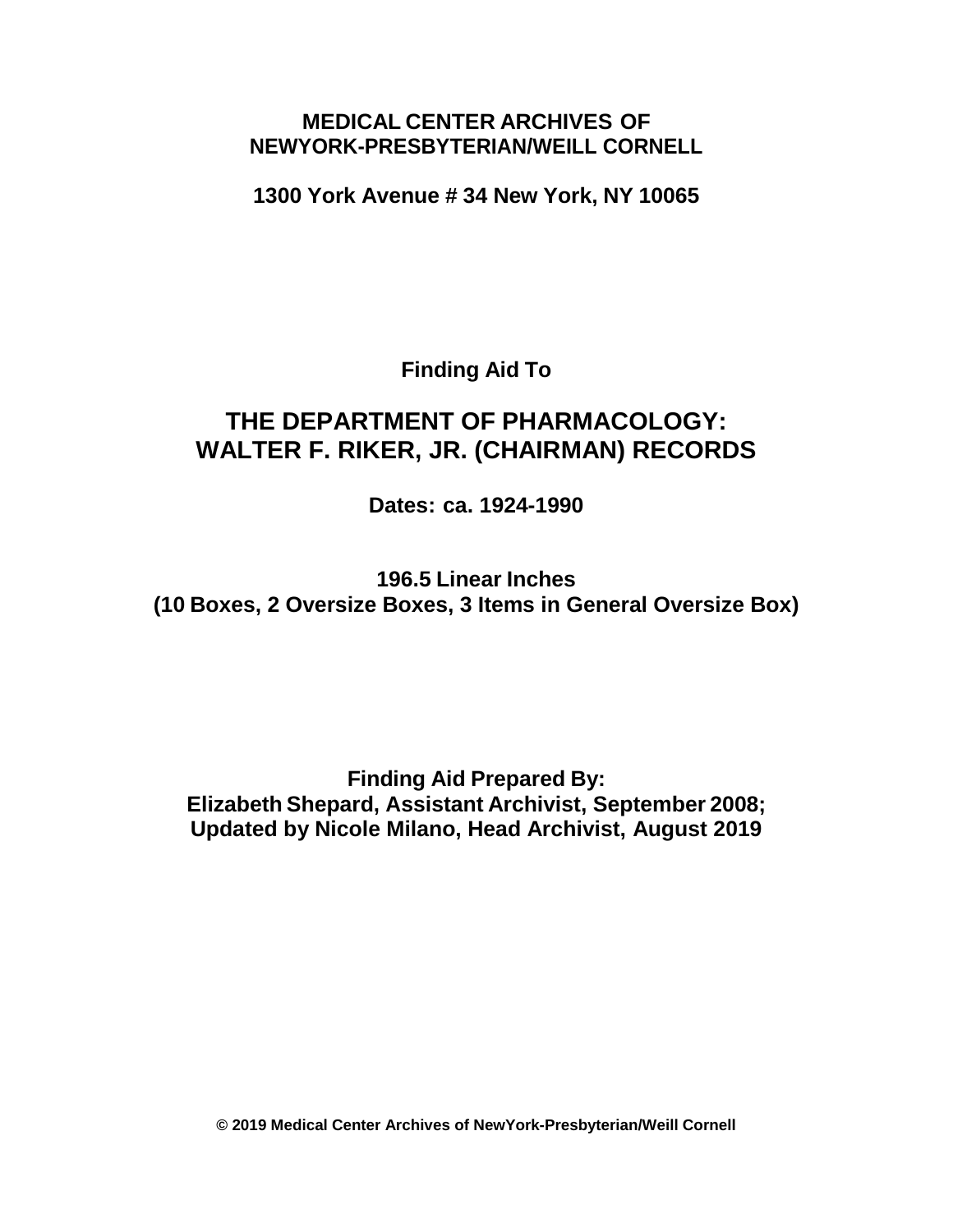### **PROVENANCE:**

Six boxes and four filing cabinets were donated to the Medical Center Archives on February 7, 1987 and March 8, 1991, respectively, by Walter Riker, Jr. The records were originally cataloged as The Walter F. Riker, Jr. Papers, but it was later determined to reorganize them as The Department of Pharmacology: Walter F. Riker, Jr. (Chairman) Records in 2008. Additional items (including mounted diplomas, certificates, medals, plaques, audio cassette tapes, and binocular loupes) were donated by the family of Walter Riker, Jr. in 2018 and added to the collection in 2019.

## **ADMINISTRATIVE/BIOGRAPHICAL NOTE:**

WALTER F. RIKER, JR:

Dr. Walter Riker, Jr., was born on March 8, 1916 in New York City. He received his BS from Columbia University in 1939 and an MD from Cornell University Medical College in 1943. He spent his entire career at Cornell University Medical College. He was appointed as an instructor in pharmacology in 1941 and rose to professor/chairman of the Department of Pharmacology in 1956. In 1970, he was also a professor of neurobiology at Cornell University Graduate School for Medical Sciences. He was awarded the endowed Revlon Pharmaceutical Professor of Pharmacology in 1979. He received the John J. Abel Award from the American Society for Pharmacology and Experimental Therapeutics in 1951.

Dr. Riker served on professional committees outside of the medical center, including serving as chairman of the Board of Publications Trustees of the American Society for Pharmacology and Experimental Therapeutics, and the Board of Directors for the New York State Society for Medical Research. At the medical college, he served on several committees, including the Executive Faculty Council and various search committees, and he headed the investigation into the CIA activities at the medical college in the 1950s.

Dr. Riker retired in 1983, and passed away in 2004.

#### DEPARTMENT OF PHARMACOLOGY

The Department of Pharmacology began as the Department of Materia Medica and Therapeutics in 1899. The department taught second and third year students about the newest drugs and therapeutics. Clinical instruction was offered to third and fourth year students at Bellevue Hospital and, starting in 1907, at New York Hospital. Henry Loomis was the head of the department at this time.

In 1908, the department changed its name to Department of Pharmacology and Materia Medica. Led by Robert Hatcher, the department taught medical students about current drug treatments.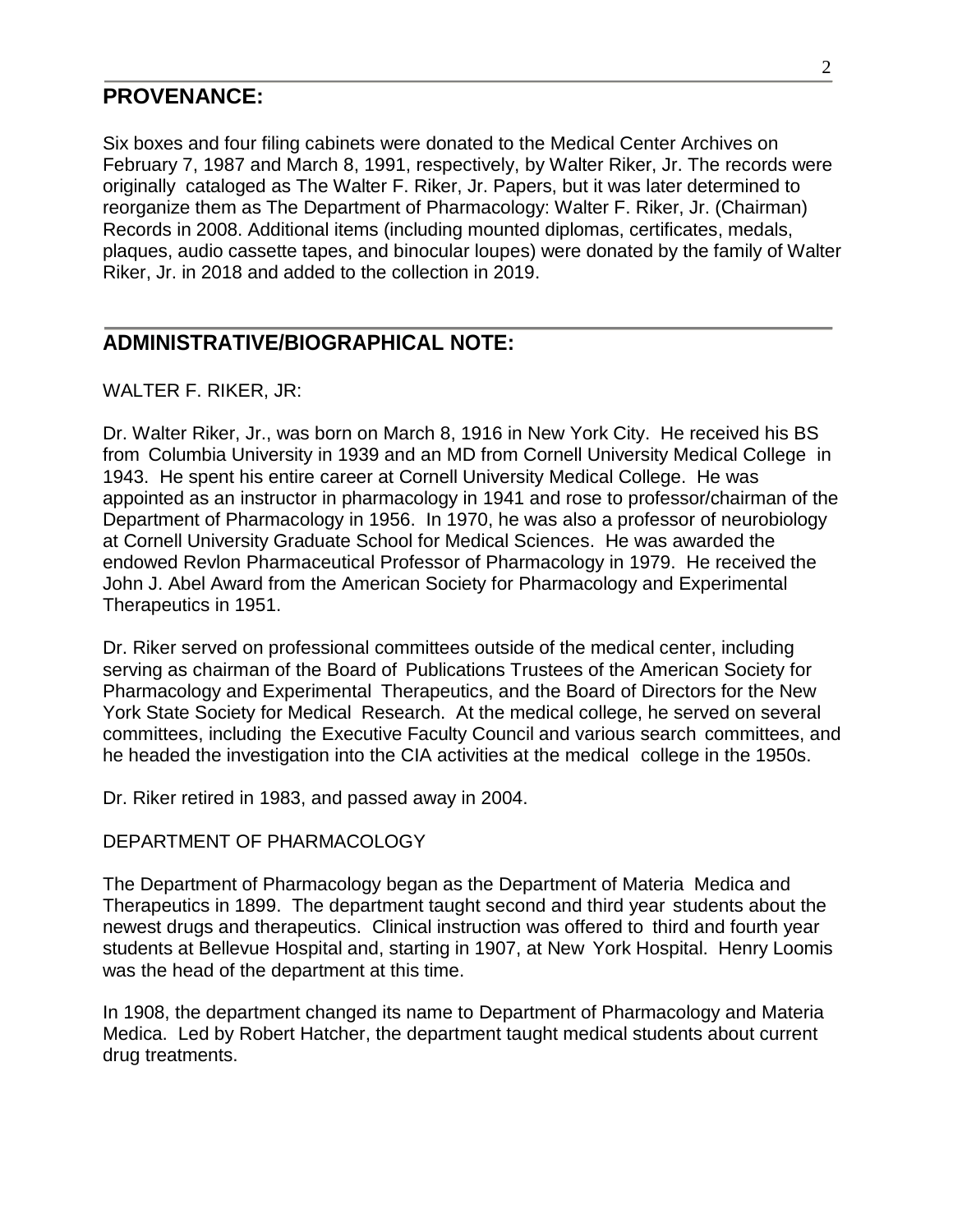In 1909 the Department of Experimental Therapeutics was established, and occupied the remodeled Loomis Laboratories. The new department, led by S. S. Beebe, focused on the problems of practical therapeutics. The new labs included work in physiology, pathology, serum pathology, and physiological chemistry. One of the research projects was the Huntington Fund for Cancer Research. The Department of Experimental Therapeutics was discontinued in 1915.

The Department of General Therapeutics was also established in 1909. Led by Frank Meara, the instruction taught applied therapeutics to medical students. Clinical instruction was offered at Bellevue Hospital, though this was discontinued in 1920.

In 1910, Applied Pharmacology became a separate department and taught third year medical students. It was discontinued in 1916 or 1917.

In 1920, the Department of Pharmacology and Materia Medica, led by Robert Hatcher, changed its name to the Department of Pharmacology. In 1932, the department continued under Dr. Hatcher's leadership at the new medical center. Dr. Hatcher came to the medical college in 1904 as an instructor in pharmacology and took over as head of the Department of Pharmacology and Materia Medica in 1908. Dr. Hatcher introduced experimental pharmacology to the medical college. He was interested in digitalis research.

Under Dr. Hatcher's leadership, Dr. Harry Gold joined the faculty in 1922. Dr. Gold was a renowned clinical pharmacologist. His most notable research was digitalis drugs and the double blind studies.

Dr. McKeen Cattell succeeded as chairman of the department in 1936. He was interested in the physiology of muscles and collaborated with Dr. Gold on the digitalis studies. The faculty of the department grew under his leadership.

Dr. Walter Riker, Jr., who came to the medical college as a student, succeeded as chairman of the department in 1956. Under his leadership, a pre- and post-doctoral training program was developed, and the department had an active research program.

Following Dr. Riker's retirement in 1983, Walter Chan served as acting chairman until 1991 when Lorraine Gudas took over the chairmanship.

## **SCOPE AND CONTENT NOTE:**

The collection includes records related to Dr. Walter Riker Jr.'s involvement in the Department of Pharmacology, the medical college, and professional activities outside the medical center, including correspondence, office files, course materials, and subject files. The files include materials on some of the research and writings of other medical center faculty who made contributions to the field of pharmacology, including: McKeen Cattell, Oscar Bodansky, W. Clarke Wescoe, Carlton Hunt, Maynard Chenoweth, Solomon Garb, Frank Ferguson, Jay Roberts, Albert Kuperman, Gerhard Werner, Walter Modell, Frank Standaert, Michiko Okamoto among others. In addition to the paper files, the collection includes binocular loupes, mounted diplomas, certificates, medals, and a biographical folderbelonging to Dr. Riker, three audio cassettes of Dr. Riker's lectures to medical students, and an interview on audio cassette with Dr. McKeen Cattell, the department's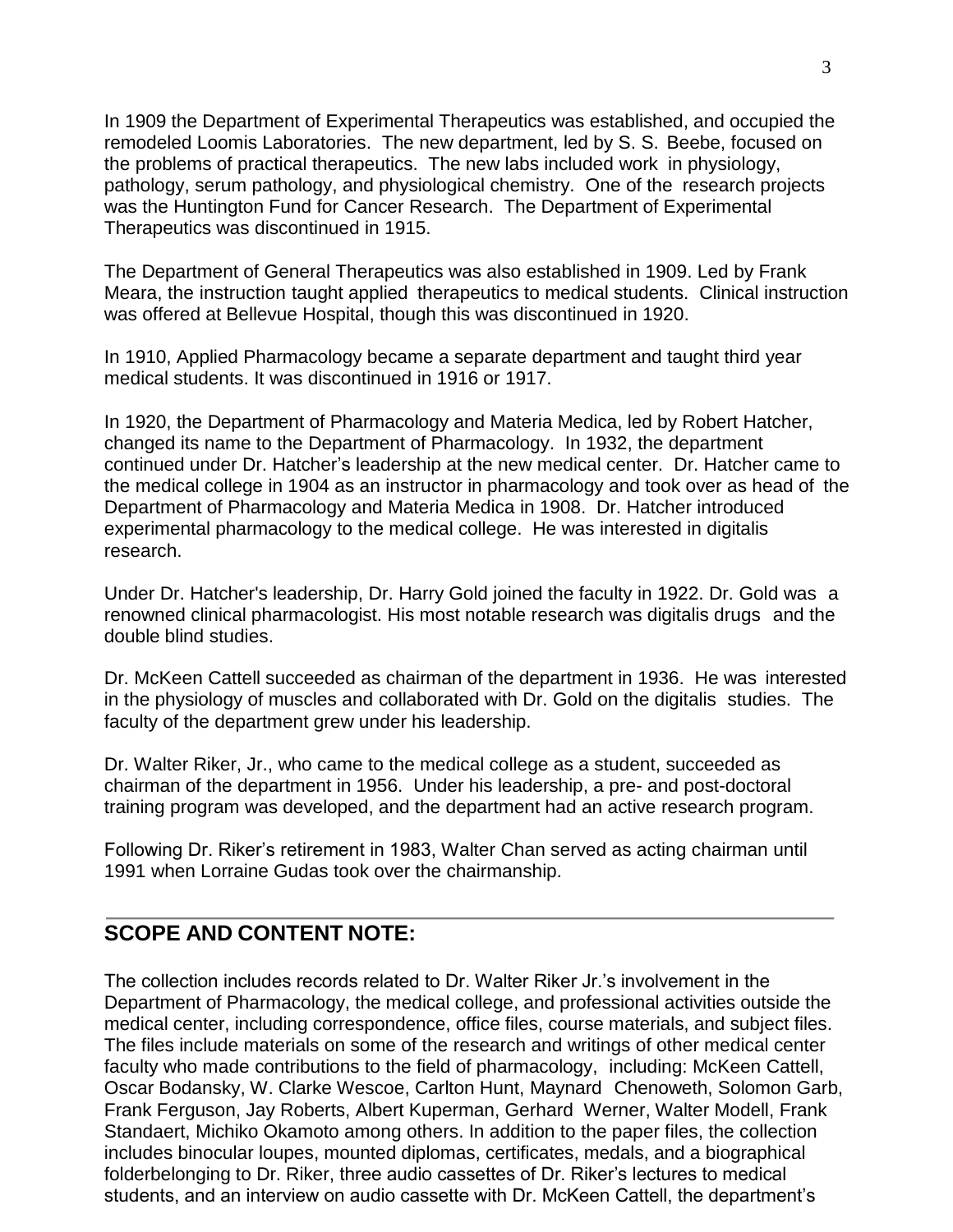previous chairman.

Reprints by individuals not affiliated with Cornell, student grade sheets, graded exams, and duplicate materials were discarded prior to 2008 and are no longer part of the collection.

The collection is divided into nine series: Biographical Files and Personal Items-Riker (ca. 1952-1990), Correspondence (1947-1987), Correspondence-Letters of Recommendation (1950-1988), Office Files (1950-1983), Financial Records (1945-1979), Course Materials (1953-1979), Subject Files (1941-1971), Research, Manuscripts, and Speeches-Riker (1942-1975), and Reprints-Department of Pharmacology (1924, 1934, 1940-1978). Please see the Box and Folder list for more information about each series.

## **ACCESS RESTRICTIONS:**

Some folders are restricted from access due to HIPAA or FERPA. Please see the Box and Folder list for more information on restricted folders.

## **RELATED MATERIAL:**

Materials were pulled from the collection including his medical college committees' files. His CIA records were placed with other CIA records.

## **BOX AND FOLDER LIST:**

### **Series I, Biographical Files and Personal Items-Riker, ca. 1952-1990 (Box 1; Oversize Boxes 1-2, General Oversize Box 5)**

This series includes one folder with clippings and CVs describing Dr. Riker's career at the medical college, two copies of *The Journal of Pharmacology* issue dedicated to Dr. Riker (Vol. 175, No. 1, 1970), mounted degrees, plaques, awards, certificates, and binocular loupes owned by Dr. Riker.

The biographical file and journal issues are arranged alphabetically by folder title. The other items are arranged in separate oversize boxes.

| Box 1          |                                                                                                   |
|----------------|---------------------------------------------------------------------------------------------------|
| <b>Folder:</b> | <b>Description:</b>                                                                               |
|                | Biographical Material- Walter Riker, 1952-1985                                                    |
|                | The Journal of Pharmacology (Vol. 175, No. 1), dedicated to Walter<br>F. Riker, Jr., October 1970 |

1

| Item:        | <b>Description:</b>                                               |
|--------------|-------------------------------------------------------------------|
|              | Doctor of Medicine mounted certificate, Cornell University, 1943  |
| $\mathbf{2}$ | Alpha Omega Alpha mounted certificate, 1960                       |
| 3            | The Torald Sollmann Award in Pharmacology, American Society of    |
|              | Pharmacology & Experimental Therapeutics plaque, 1986             |
| 4            | The Oscar B. Hunter Career Award in Therapeutics, American        |
|              | Society of Clinical Pharmacology & Therapeutics plaque and medal, |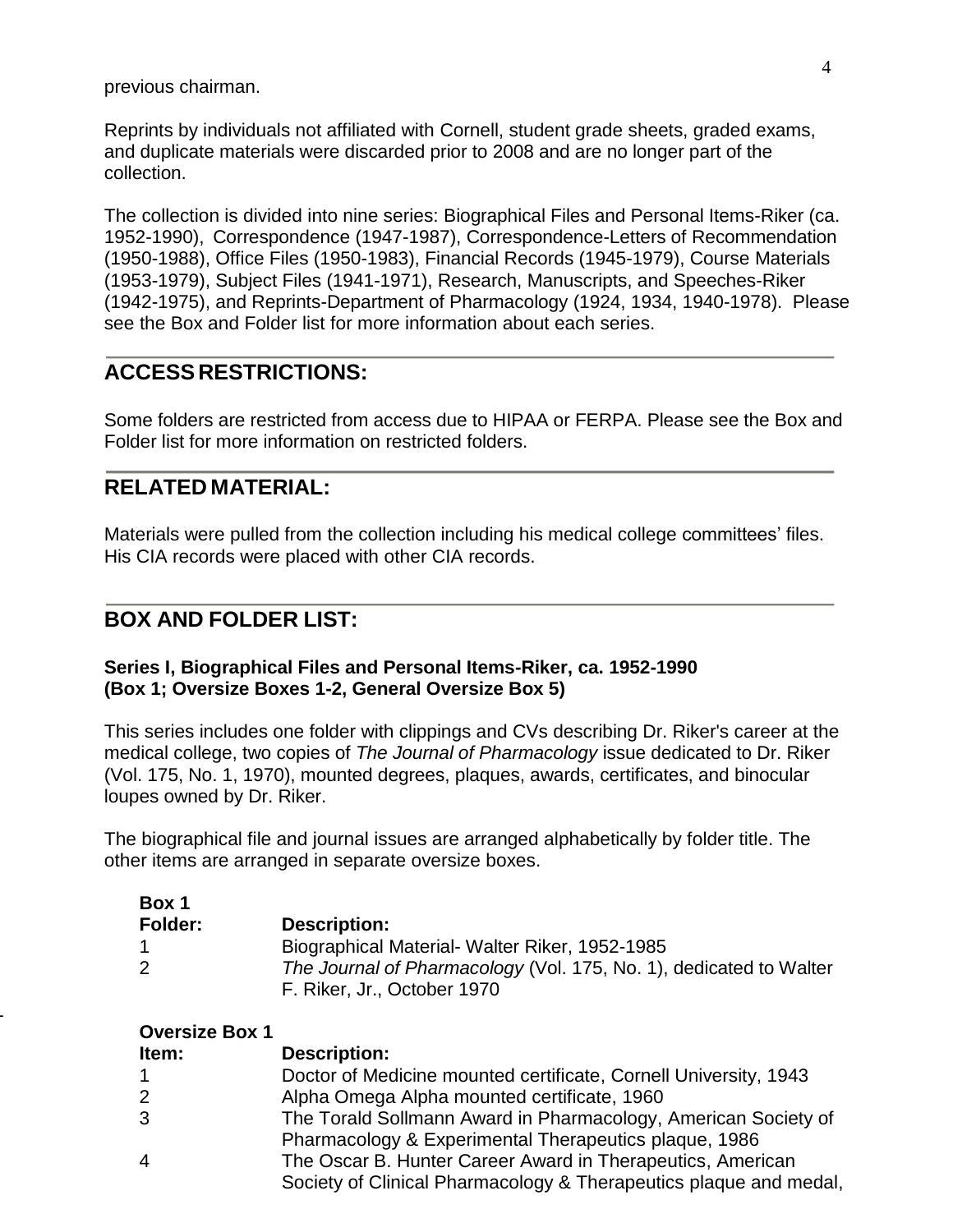## **Oversize Box 2**

| Item:          | <b>Description:</b>                                               |
|----------------|-------------------------------------------------------------------|
| 1              | Maurice R. Greenberg Distinguished Service Award, Weill Cornell   |
|                | Medical College, 1990                                             |
| $\overline{2}$ | Binocular loupes (with original box), which belonged to Walter F. |
|                | Riker, Jr., undated                                               |
| 3              | The Torald Sollmann Award in Pharmacology, American Society of    |
|                | Pharmacology & Experimental Therapeutics medal, 1986              |
| 4              | John J. Abel Award in Pharmacology medal, 1951                    |
|                |                                                                   |

## **General Oversize Box 5**

| Item:          | <b>Description:</b>                                                                                                 |
|----------------|---------------------------------------------------------------------------------------------------------------------|
|                | New York State license to practice medicine, 1943                                                                   |
| $\overline{2}$ | Honorary Doctor of Science, Medical College of Ohio (Toledo)<br>certificate, 1980                                   |
| 3              | Japanese Pharmacological Society certificate (Dr. Riker was one of<br>the first two foreign members admitted), 1972 |

### **Series II, Correspondence, 1947-1987 (Boxes 1-2)**

This series includes business correspondence related to Dr. Riker's work as chairman of pharmacology, as well as his professional activities outside the medical center. Two folders contain his personal correspondence.

| Box 1   |                                                                                                          |
|---------|----------------------------------------------------------------------------------------------------------|
| Folder: | <b>Description:</b>                                                                                      |
| 3       | American Cyanamid Co., 1954-1957 (Restricted)                                                            |
| 4       | American Society for Pharmacology and Experimental Therapeutics,<br>1952-1963                            |
| 5       | American Society for Pharmacology and Experimental Therapeutics,<br>Board of Publications Trustees, 1962 |
| 6       | American Society for Pharmacology and Experimental Therapeutics,<br>Board of Publications Trustees, 1963 |
| 7       | American Society for Pharmacology and Experimental Therapeutics,<br>Board of Publications Trustees, 1963 |
| 8       | American Society for Pharmacology and Experimental Therapeutics,<br>Board of Publications Trustees, 1964 |
| 9       | American Society for Pharmacology and Experimental Therapeutics,<br>Catecholamine Symposium, 1964-1966   |
| 10      | American Society for Pharmacology and Experimental Therapeutics,<br>Molecular Pharmacology, 1964-1971    |
| 11      | Barbara Burns Scholarship Fund, 1963                                                                     |
| 12      | Chen, K. K., 1951, 1960-1963                                                                             |
| 13      | Chinese Delegation, 1974                                                                                 |
| 14      | Chinese Delegation, 1974                                                                                 |
| 15      | Dammcey, Terry, 1947                                                                                     |
| 16      | Deitrick-Riker, 1957-1969                                                                                |
| 17      | Drugs relating to Experiments, 1947-1961                                                                 |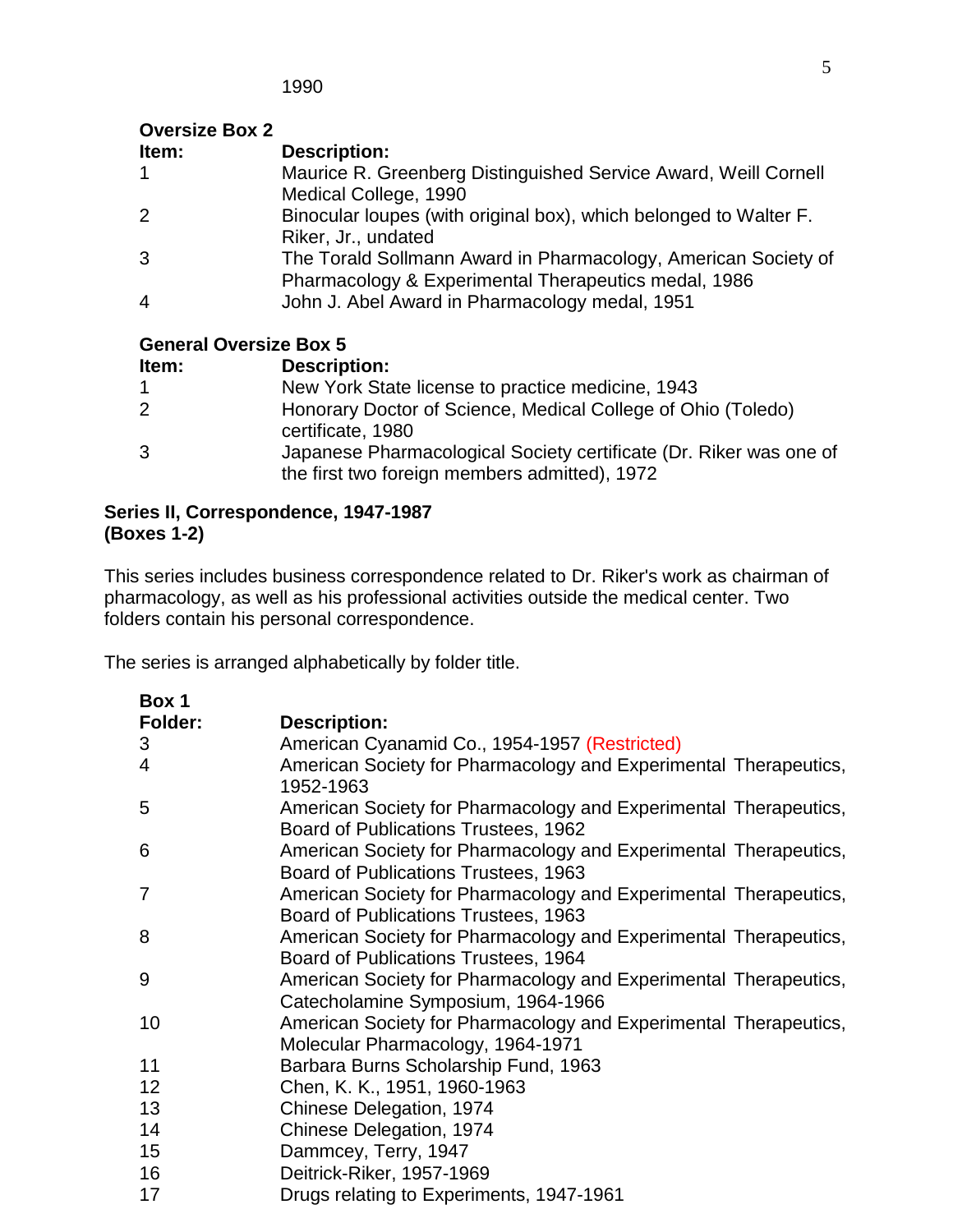|  | 18 | FASEB, Chicago, 1967 |  |
|--|----|----------------------|--|
|--|----|----------------------|--|

- Foreign Pharmacologists, 1960-1961
- General Correspondence, 1947-1959
- General Correspondence, 1960-1962
- General Correspondence, 1963
- General Correspondence, 1964
- General Correspondence, 1965
- General Correspondence, Jan-May 1966
- General Correspondence, June-December 1966

**Box 2**

| <b>Folder:</b> | <b>Description:</b>                                             |
|----------------|-----------------------------------------------------------------|
| 1              | Greiner, Theodore, 1956-1957                                    |
| $\overline{2}$ | Hashimoto, Koroku, 1955-1963                                    |
| 3              | Inter-Office, 1956-1965, 1983                                   |
| 4              | Institute for Muscle Diseases Committee, 1964                   |
| 5              | Iran Medical Center, 1978                                       |
| 6              | Loewi, Otto, 1950-1953                                          |
| $\overline{7}$ | Machine & Electronics Shop Committee, 1962-1964                 |
| 8              | Macy Conference on Education in Anesthesiology, 1966            |
| 9              | Mead Johnson, 1957-1961                                         |
| 10             | Merck, Sharp & Dohme, 1961                                      |
| 11             | Miscellaneous, 1962, 1981, 1987                                 |
| 12             | National Society for Medical Research, 1966                     |
| 13             | New York Giants-Sandlot Baseball Club, 1965-1966                |
| 14             | New York State Society for Medical Research, 1956-1963          |
| 15             | New York State Society for Medical Research, 1964-1967          |
| 16             | New York State Society for Medical Research, Minutes, 1958-1971 |
| 17             | Personal Correspondence, 1944-1949                              |
| 18             | Personal Correspondence, 1950-1958                              |
| 19             | Requests for Personnel, 1956-1964                               |
| 20             | Requests for Staff Positions, 1957-1965                         |
| 21             | Russian Article, 1962                                           |
| 22             | Smith Kline French, 1957-1961                                   |
| 23             | Sollman Award Comm, 1960-1961                                   |
| 24             | TEA, 1964                                                       |
| 25             | Third International Pharmacology Congress, 1964-1966            |
| 26             | UCLA, Site Visit, 1967                                          |
| 27             | Unitarian Service Committee (Trip to Japan), 1956-1957          |
| 28             | US Army Chemical Center, Botulium, 1962                         |
| 29             | Walter Riker, [Sr]., Memorial Fund, 1957-1959                   |
| 30             | Wolff, Harold, 1958-1960                                        |
| 31             | Wolff Memorial Prize Committee, 1964                            |

### **Series III, Correspondence: Letters of Recommendation, 1950-1988 (Boxes 2-3)**

This series contains correspondence related to faculty, staff, and former students at the medical college. Some information in the files is confidential and restricted from access.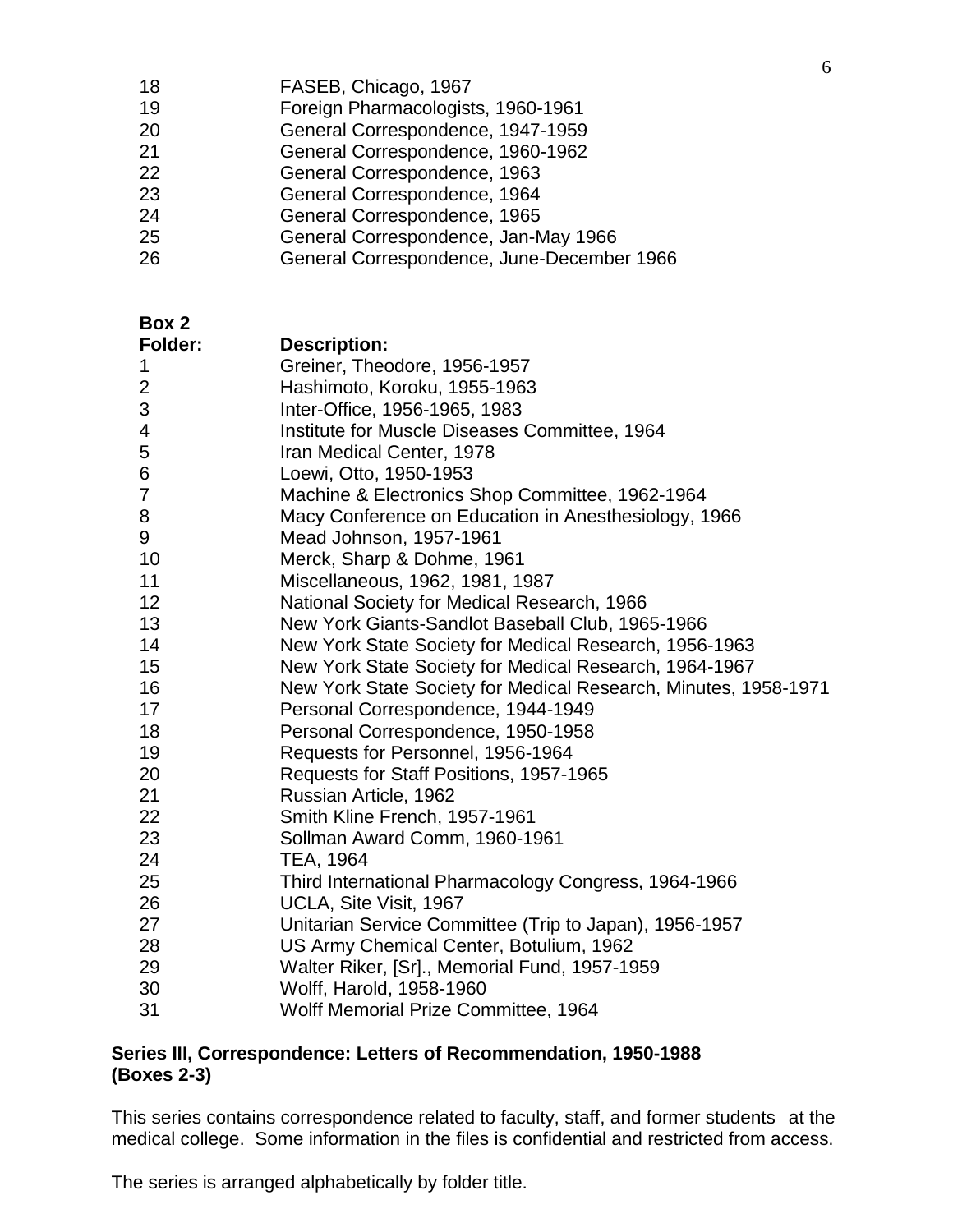| Box 2          |                                                       |
|----------------|-------------------------------------------------------|
| Folder:        | <b>Description:</b>                                   |
| 32             | Allen, Geoffrey, 1979-1980 (Restricted)               |
| 33             | Askari, Amir, 1974 (Restricted)                       |
| 34             | Atkinson, Arthur, undated (Restricted)                |
| 35             | Beaver, William T., 1965-1978 (Restricted)            |
| 36             | Boisse, Norman R., 1978 (Restricted)                  |
| 37             | Burns, John J., 1968-1974                             |
| 38             | Cafruny, Edward, 1976-1978 (Restricted)               |
| 39             | Cairoli, Vincent J., 1958-1964 (Restricted)           |
| 40             | Chan, W. Y., 1972-1978                                |
| 41             | Chantharaksri, Udom, 1982                             |
| 42             | Clarke, Donald, 1950-1977 (Restricted)                |
| 43             | Cooper, Theodore, 1977-1980 (Restricted)              |
| 44             | Drakontides, Anna B., 1969-1980 (Restricted)          |
| 45             | Erkes, Edward, 1980                                   |
| 46             | Ferguson, Frank C., 1979                              |
| 47             | Foley, Kathleen, 1981                                 |
| 48             | Franklin, John Jr., 1979 (Restricted)                 |
| 49             | Gershon, Michael, 1981                                |
| 50             | Green, Jack Peter, 1962-1967 (Restricted)             |
| 51             | Hall, Edward D., 1975-1982                            |
| 52             | Hayes, Arthur H., Jr., 1960-1971 (Restricted)         |
| 53             | Hoffman, Brian, 1961-1971 (Restricted)                |
| 54             | Houde, Raymond W., 1967-1982 (Restricted)             |
| 55             | Inturrisi, Charles E., 1969-1980 (Restricted)         |
| Box 3          |                                                       |
| <b>Folder:</b> | <b>Description:</b>                                   |
| 1              | Javitt, Jonathan, 1982 (Restricted)                   |
| 2              | Kaiko, Robert F., 1974-1981 (Restricted)              |
| 3              | Kappas, Attallah, 1974-1975 (Restricted)              |
| 4              | Kuperman, Albert S., 1968-1976                        |
| 5              | Laragh, John, 1982                                    |
| 6              | Laskin, Oscar L., 1982-1983 (Restricted)              |
| 7              | Levi, Roberto, 1966-1982 (Restricted)                 |
| 8              | Leyland-Jones, Brian R., 1979-1981 (Restricted)       |
| 9              | Levitt, Barbie, 1969-1979 (Restricted)                |
| 10             | Longenecker, Gesina & Herbert, 1975-1981 (Restricted) |
| 11             | Lowndes, Herbert, 1973-1981 (Restricted)              |
| 12             | Meikle, Tom, 1981 (Restricted)                        |

- Modell, Walter, 1955-1973 (Restricted)
- Okamoto, Michiko, 1968-1983 (Restricted)
- Pasternak, Gavri, 1982
- Pfeiffer, Carl, 1960 (Restricted)
- 17 Pitts, Robert F., 1966-1980 (Restricted)
- **Powell, James H., 1982 (Restricted)**
- Raines, Arthur, 1968-1977 (Restricted)
- Reidenberg, Marcus, M., 1975-1980 (Restricted)
- Rifkind, Arleen B., 1975 (Restricted)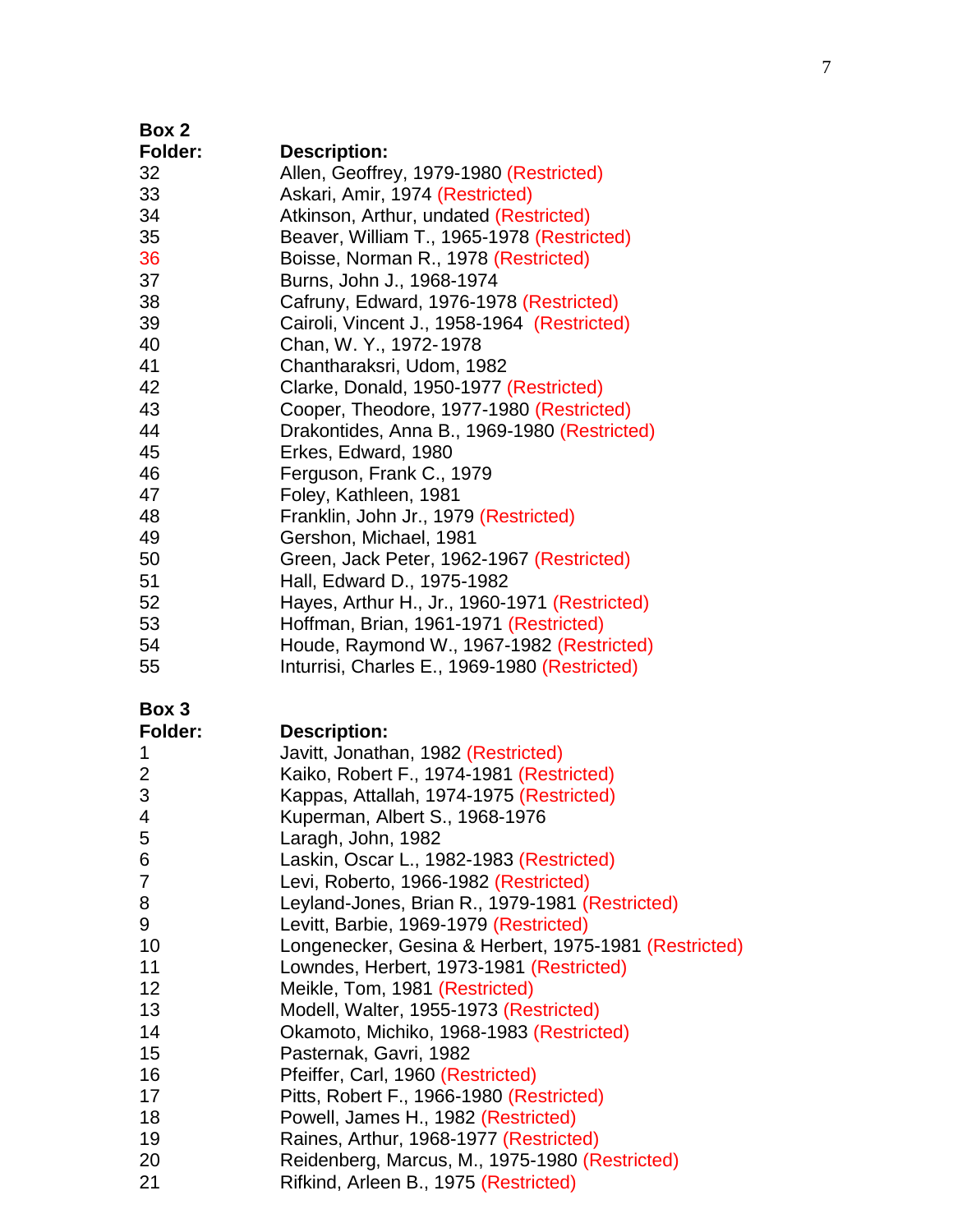| 22 | Roberts, Jay, 1954-1979 (Restricted)         |
|----|----------------------------------------------|
| 23 | Roe, Roberto D., 1973                        |
| 24 | Rosenberg, Howard C., 1975-1980 (Restricted) |
| 25 | Sastre, Antonio, 1986 (Restricted)           |
| 26 | Sohn, Yung Jai, 1974 (Restricted)            |
| 27 | Standaert, Frank G., 1956-1981 (Restricted)  |
| 28 | Stanec, Anna, 1977 (Restricted)              |
| 29 | Szeto, Hazel H., 1977-1982                   |
| 30 | Travell, Janet, 1957-1962 (Restricted)       |
| 31 | Umans, Jason G., 1981 (Restricted)           |
| 32 | Usubiaga, Jose E., 1969-1982 (Restricted)    |
| 33 | Van Poznak, Alan, 1967-1976                  |
| 34 | Werner, Gerhard, 1956-1970                   |
| 35 | Wescoe, Clarke, 1968-1979                    |
| 36 | Winterkorn, Jacqueline, 1982 (Restricted)    |
| 37 | Zavadil, Anthony, 1969-1988 (Restricted)     |
|    |                                              |

### **Series IV, Office Files, 1950-1983 (Box 3, 3 Items in General Oversize Box)**

This series contains office files related to the Department of Pharmacology, including a folder containing historical information about the department and an audio cassette interview with Dr. McKeen Cattell, the chairman prior to Dr. Riker.

The series is arranged alphabetically by folder title, and the audio cassette is stored separately

| Box 3   |                                                                    |
|---------|--------------------------------------------------------------------|
| Folder: | <b>Description:</b>                                                |
| 38      | AAMC Visitation, Dept. of Pharm., 1979                             |
| 39      | Affirmative Action for Minorities, 1980                            |
| 40      | Alterations/Renovations-Dept. of Pharm., 1959-1979                 |
| 41      | Association for Medical School Pharmacology, Surveys, 1978-1981    |
| 42      | Campazine Case, 1965-1966 (Restricted)                             |
| 43      | Cattell, McKeen, 1977-1983                                         |
| 44      | Cornell University, Centennial Celebration, 1964-1965 (Restricted) |
| 45      | Departmental Associates-Pharm., 1981-1983                          |
| 46      | Gold, Harry, 1950-1980                                             |
| 47      | History of the Department of Pharm., 1945-1974                     |
| 48      | National Board of Medical Examiners, 1957-1959                     |
| 49      | National Board of Medical Examiners, 1960, 1968, 1970              |
| 50      | Revlon Grant for Pharm. Chair of Pharm., 1980                      |
| 51      | Revlon Cornell Symposium, Correspondence, 1980                     |
| 52      | Revlon Cornell Symposium, Press Releases, 1980                     |
| 53      | Russian Visitor's List, 1960s                                      |
| 54      | Pharm. Seminars, 1970-1976                                         |
| 55      | Students, 1966-1969                                                |
| 56      | US Atomic Energy Commission, Byproduct Material License, 1962      |

### **Oversize Box 2**

| Item: | <b>Description:</b>                                               |
|-------|-------------------------------------------------------------------|
|       | Audio cassette of an interview with Dr. McKeen Cattelll, ca. 1978 |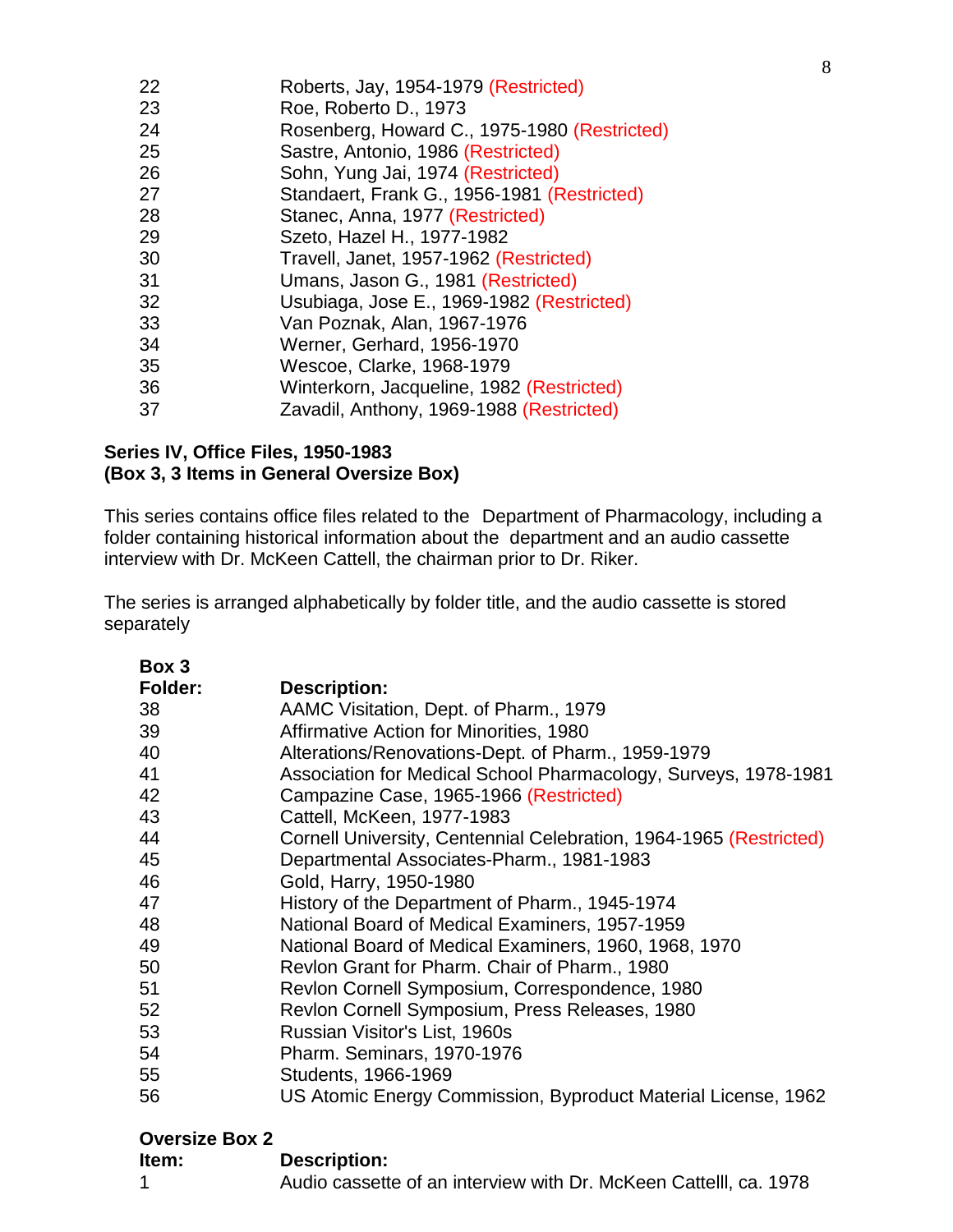#### **Series V, Financial Records, 1945-1979 (Boxes 3-5)**

This series contains files on various accounts related to and grant projects undertaken by the Department of Pharmacology.

The series is arranged alphabetically by account or grant agency name, and then chronologically.

| Box 3          |                                                                         |
|----------------|-------------------------------------------------------------------------|
| <b>Folder:</b> | <b>Description:</b>                                                     |
| 55             | Ayerst Cardiovascular Research Fund, 1965                               |
| 56             | Ayerst Cardiovascular Research Fund, 1973                               |
| 57             | Basic Improvement Grant, 1966                                           |
| 58-63          | Budgets-Pharm., 1956-1973                                               |
| <b>Box 4:</b>  |                                                                         |
| <b>Folder:</b> | <b>Description:</b>                                                     |
| $1 - 5$        | Budgets-Pharm., 1973-1979                                               |
| 6              | Cardiac Pharmacology Fund, 1960-1964                                    |
| $\overline{7}$ | Clinical Pharm Fund, 1957-1971                                          |
| 8              | Eli Lilly Clinical Pharm., 1964-1965                                    |
| 9              | Hoffman LaRoche, 1970                                                   |
| 10             | Hoffman LaRoche Training Fund, 1972-1977                                |
| 11             | Hoffman LaRoche-Cornell-NYH Center for Biomedical Studies,<br>1975-1977 |
| 12             | Molecular Pharm. Research Fund, 1967                                    |
| 13             | National Science Foundation, 1967-1968                                  |
| $14 - 15$      | New York Heart Fellowship, 1968-1969                                    |
| 16             | New York Heart Research Grant, 1968-1969                                |
| 17             | New York Health Research Council Grant, 1961-1966                       |
| 18             | National Institute of General Medical Science, 1969                     |
| 19             | NIH, 1968                                                               |
| 20             | NIH, 1970-1971                                                          |
| 21             | Riker International Fellowships in Pharm., 1961                         |
| 22             | Sinsheimer Grant, 1961-1966                                             |
| 23             | US Army Chemical Warfare Grants, 1945-1949 (Restricted)                 |
| 25-46          | <b>USPHS Grants, 1950-1978</b>                                          |
| Box 5          |                                                                         |
| <b>Folder:</b> | <b>Description:</b>                                                     |
| 1              | <b>USPHS Grant, 1971-1978</b>                                           |
| 2              | PHD Program Grant, 1971-1974                                            |
| 3              | Grants, Various, 1956                                                   |
| 4              | Grants, Various, 1976-1977                                              |

### **Series VI, Course Materials, 1953-1979 (Boxes 5-6, Oversize Box 2)**

This series contains correspondence, schedules, exams, and lectures for the Department of Pharmacology. The series also contains three audio cassettes of Dr. Riker's lectures to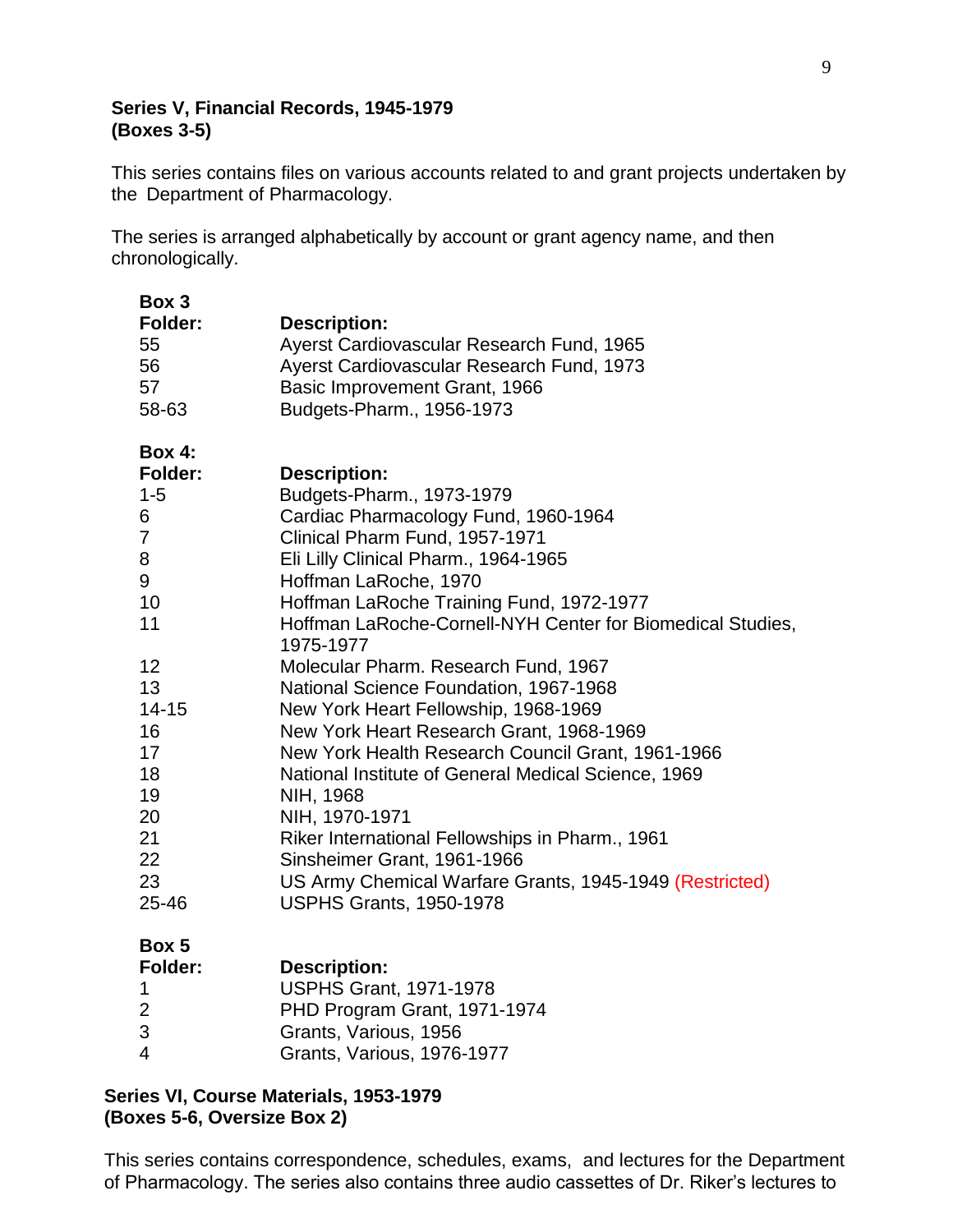the medical students in the 1970s.

The folders are arranged chronologically, and the audio cassettes are stored in a separate box.

| Box 5           |                                                                                                 |
|-----------------|-------------------------------------------------------------------------------------------------|
| Folder:         | <b>Description:</b>                                                                             |
| 5               | Course Catalog Descriptions, 1960-1965                                                          |
| 6               | Course Materials: Exams, Lectures, Schedules, 1953-1954                                         |
| 7               | Course Materials: Exams, Lectures, Schedules, 1954-1955                                         |
| 8               | Course Materials: Exams, Lectures, Schedules, 1955-1956                                         |
| 9               | Course Materials: Exams, Lectures, Schedules, 1956-1957                                         |
| 10              | Course Materials: Exams, Lectures, Schedules, 1957-1958                                         |
| 11              | Course Materials: Exams, Lectures, Schedules, 1958-1959                                         |
| 12              | Course Materials: Exams, Lectures, Schedules, 1960-1962                                         |
| 13              | Course Materials: Exams, Lectures, Schedules, 1963-1964                                         |
| 14              | Course Materials: Curriculum Changes, 1963-1965                                                 |
| 15              | Course Materials: Exams, Lectures, Schedules, 1965-1966                                         |
| 16              | Course Materials: Exams, Lectures, Schedules, 1966-1967                                         |
| 17              | Course Materials: Lab and Demo Manual, Schedules, 1966-1967                                     |
| 18              | Course Materials: Exams, Lectures, Schedules, 1967-1968                                         |
| 19              | Course Materials: Exams, Lectures, Schedules, 1968-1969                                         |
| $20 - 21$       | Course Materials: Medical Pharmacology Part I and II, Spring 1969                               |
| 22              | Course Materials: Correspondence, Schedules, 1969-1970                                          |
| 23-24           | Course Materials: Exams, Lectures, 1969-1970                                                    |
| 25              | Course Materials: Exams, Schedules, 1970-1971                                                   |
| 26-27           | Course Materials: Lectures, 1970-1971                                                           |
|                 |                                                                                                 |
| Box 6           |                                                                                                 |
| <b>Folder:</b>  | <b>Description:</b>                                                                             |
| 1               | Course Materials: Exams, Schedules, 1971-1972                                                   |
| $\overline{2}$  | Course Materials: Lectures, 1971-1972                                                           |
| 3               | Course Materials: Correspondence, 1972-1973                                                     |
| 4               | Course Materials: Exams, Schedules, 1972-1973                                                   |
| 5               | Course Materials: Lectures, 1972-1973                                                           |
| 6               | Course Materials: First Year, 1972                                                              |
| $\overline{7}$  | Course Materials: Correspondence, Schedules, 1973-1974                                          |
| 8               |                                                                                                 |
|                 | Course Materials: Lectures, 1973-1974                                                           |
| 9               | Course Materials: Exams, 1973-1974                                                              |
| 10              | Course Materials: Special Topics, 1973-1974                                                     |
| 11              | Course Materials: Exams, Schedules, 1974-1975                                                   |
| 12              | Course Materials: Lectures, 1974-1975                                                           |
| 13              | Course Materials: Exams, Schedules, 1975-1976                                                   |
| 14              | Course Materials: Lectures, 1975-1976                                                           |
| 15              | Course Materials: Lectures, 1976-1977                                                           |
| 16              | Course Materials: Lectures, 1977-1978                                                           |
| 17              | Course Materials: Exams, Lectures, Schedules, 1978-1979                                         |
| 18              | Course Materials: Curriculum Changes, 1981-1982                                                 |
| 19              | Course Materials: Miscellaneous, undated                                                        |
| 20<br>$21 - 40$ | Graduate Student Seminar Course, 1968-1969<br>Miscellaneous Transparencies for Courses, undated |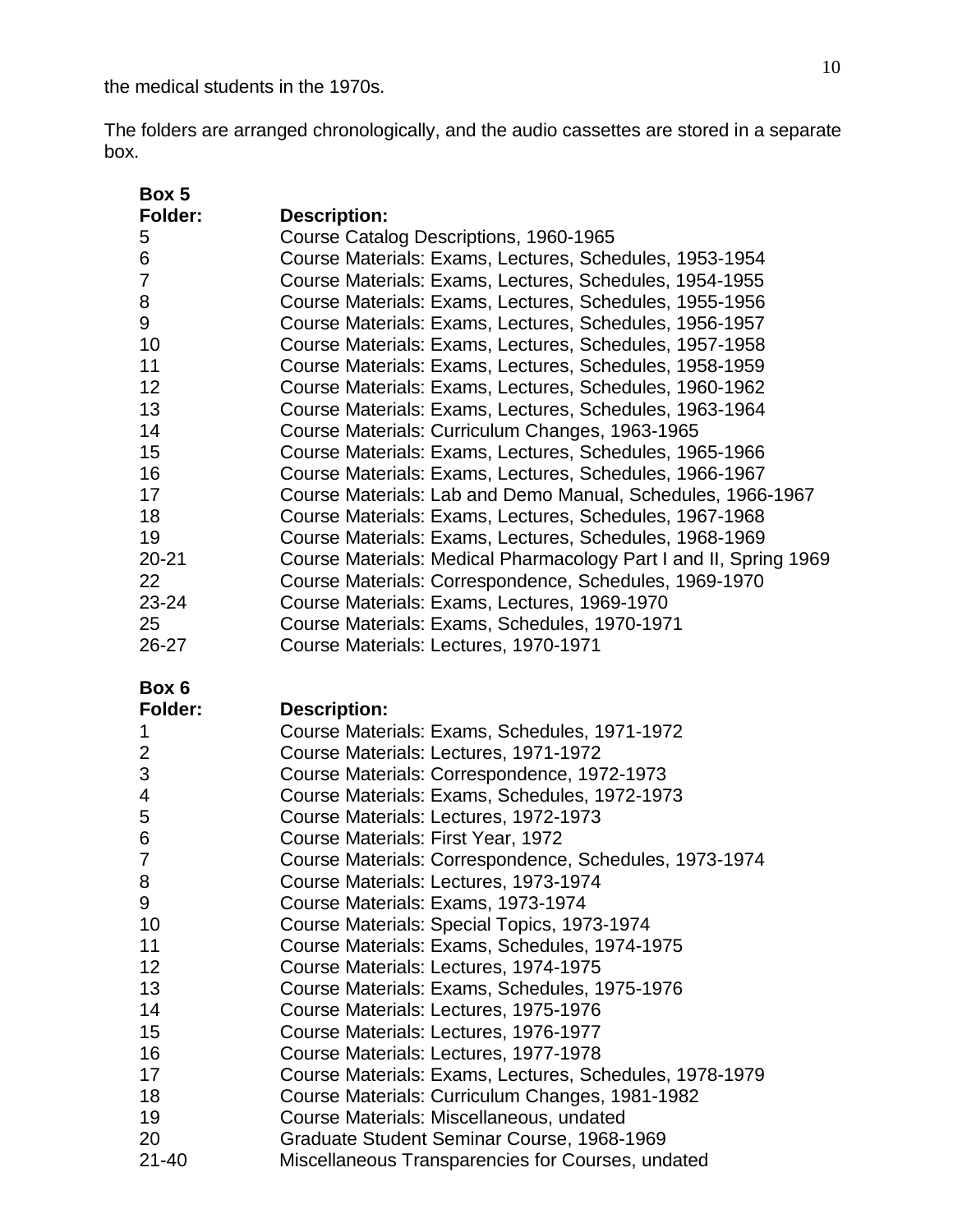| <b>Oversize Box 2</b> |                                                                                        |
|-----------------------|----------------------------------------------------------------------------------------|
| ltem:                 | <b>Description:</b>                                                                    |
| $1 - 3$               | Audio cassettes of Dr. Walter F. Riker Jr.'s lecture to medical<br>students, ca. 1970s |

### **Series VII, Subject Files, 1941-1971 (Box 7)**

This series contains files on various drugs and other pharmacology topics. The files include correspondence, lecture notes, and articles.

| Box 7   |                                                                                   |
|---------|-----------------------------------------------------------------------------------|
| Folder: | <b>Description:</b>                                                               |
| 1       | Adrenergic Drugs, 1955-1970                                                       |
| 2       | Analgesics, 1963-1965                                                             |
| 3       | Antibiotics, 1959-1969                                                            |
| 4       | Anticholinesterase, undated                                                       |
| 5       | Anti-Coagulants, 1957-1962                                                        |
| 6       | Anti Hypertensive Drugs, 1963                                                     |
| 7       | Arsenic & Antimony, 1941-?                                                        |
| 8       | Biostatistics, 1956-1963                                                          |
| 9       | <b>Biostatistics Course, 1963</b>                                                 |
| 10      | Biotransformation, 1959-1966                                                      |
| 11      | Bromides & Acetanilid, undated                                                    |
| 12      | Cardiac Depressants, undated                                                      |
| 13      | Cardiac Glycosides, 1949-1969                                                     |
| 14      | Chemical Antidotes, 1939-?                                                        |
| 15      | Distribution of Drugs, 1959-1961                                                  |
| 16      | Diuretics, 1957-1965                                                              |
| 17      | Drugs that May Cause Blood Dyscrasias, undated                                    |
| 18      | Drugs affecting Respiratory Mechanism, undated                                    |
| 19      | Environmental Pharm., 1970                                                        |
| 20      | Factors Influenced the Development of Drug Action, 1952-?                         |
| 21      | Fits, undated                                                                     |
| 22      | Ganglionic Blockade, 1959-1962                                                    |
| 23      | Histamine and Antihistaminic Drugs, 1959-1962                                     |
| 24      | Introductory Lecture on Organization and Morphology of Nervous<br>System, undated |
| 25      | Insulin, 1960s                                                                    |
| 26      | Lead, 1965-1969                                                                   |
| 27      | Narcotic Drugs, 1955-1971                                                         |
| 28      | Nervous System, undated                                                           |
| 29      | Neuromuscular Function, undated                                                   |
| 30      | Nitrates, undated                                                                 |
| 31      | Penicillin Reaction, 1965                                                         |
| 32      | Pesticides, 1968                                                                  |
| 33      | Posterior Pituitary, 1963                                                         |
| 34      | Psychotropic Drugs, undated                                                       |
| 35      | Quinine, 1954-1961                                                                |
| 36      | Radioactivity, 1956-1959                                                          |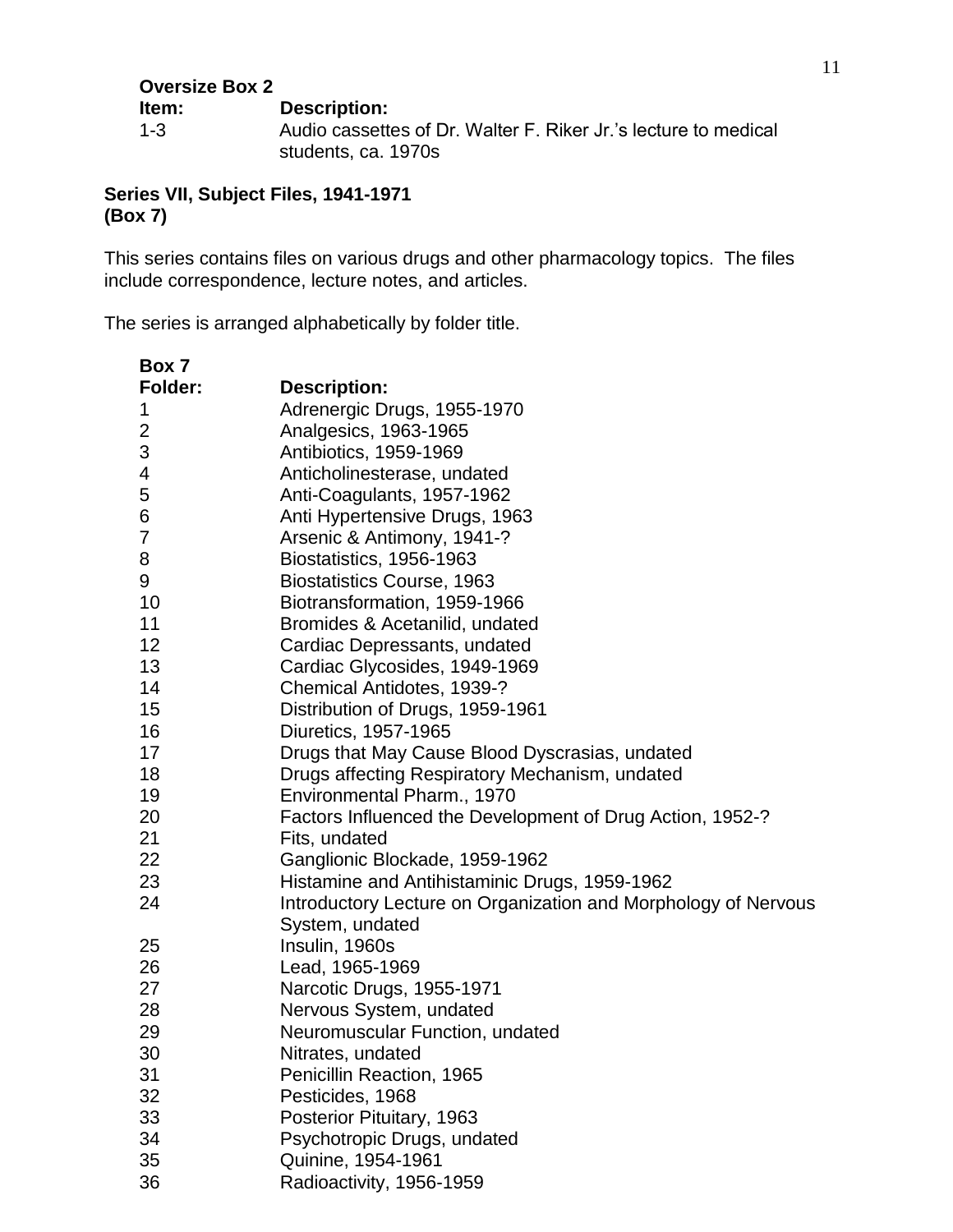| -37 | Steroids, 1951, 1961                        |
|-----|---------------------------------------------|
| 38  | Structure Activity Relationships, Ach, 1959 |
| 39  | Sulfonamides, undated                       |
| 40  | Thyroid & Iodine, 1943-1960s                |
| -41 | TB, 1946-1960s                              |
|     |                                             |

### **Series VIII, Research, Manuscripts, Speeches-Riker, 1942-1975 (Boxes 7-8)**

This series contains manuscripts and speeches by Dr. Walter Riker, Jr., including his W.M. Polk manuscript and two John J. Abel Prize manuscripts. Some files also include research data.

| Box 7          |                                                                                                      |
|----------------|------------------------------------------------------------------------------------------------------|
| <b>Folder:</b> | <b>Description:</b>                                                                                  |
| 43-44          | <b>ACH Research and Articles</b>                                                                     |
| Box 8          |                                                                                                      |
| <b>Folder:</b> | <b>Description:</b>                                                                                  |
| 1              | Hayes Research, ACH Release                                                                          |
| $\mathbf{2}$   | ACH & Asch,                                                                                          |
| 3              | <b>Acetylcholine Manuscript</b>                                                                      |
| 4              | Acrylamide Toxicity, 1953-1957 (Restricted)                                                          |
| 5              | Alumni Association, Speeches, 1970-1973                                                              |
| 6              | Anesthesiology Speech, given at New York State Society of<br>Anesthesiologists, December 14, 1966    |
| 7              | Annual Review of Pharm, Correspondence, 1968                                                         |
| 8              | Carbamates, undated                                                                                  |
| 9              | Calcium on Neuromuscular Junction, Research, ca. 1944                                                |
| 10             | Denervated Muscle, Research, undated                                                                 |
| 11             | "Effect of Caffeine on Cerebrospinal Fluid" William Mecklenburg<br>Polk Prize, 1943.                 |
| 12             | Fasciculation Manuscript, Research, undated 13-14 "Further<br>Observations on Subacute," 1972        |
| 15             | Ganglionic Blocking , Research, undated                                                              |
| 16             | Helsinki Symposium Speech, July 26, 1975                                                             |
| 17             | "Myasthenia Gravis" undated                                                                          |
| 18             | "Pharmacology of Motor Nerve Terminals," undated                                                     |
| 19             | Quaternary Ammonium Ions, 1957                                                                       |
| 20             | "Relationships Between Choline Esterase Inhibition and Function,"<br>John F. Abel Second Prize, 1949 |
| 21             | <b>Research References</b>                                                                           |
| 22             | SAR Flaxedils, Research, undated                                                                     |
| 23             | Speeches, 1977-1983                                                                                  |
| 24             | "Subacute Denervation," undated                                                                      |
| 25             | Studies of the Pharm. of Neuromuscular Function, John F. Abel,<br>Winner, 1951                       |
| 26             | "Survey of Opium Addiction in the United States," 1942                                               |
| 27             | Syntheses of 3-OH PTEA & PTEA, undated                                                               |